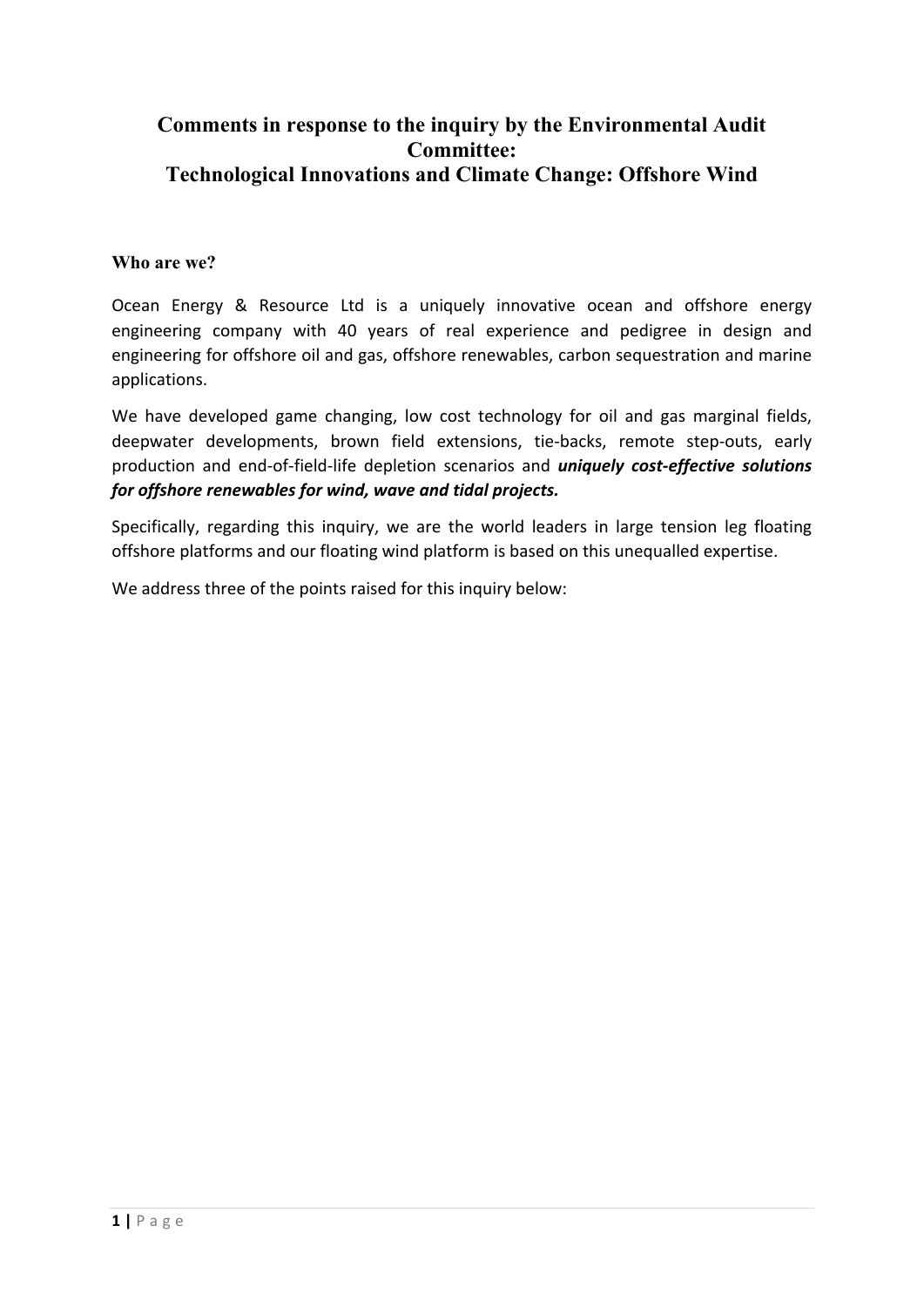**How effective has the Government's offshore wind Sector Deal been in moving the sector towards becoming an integral part of a low-cost, low-carbon, flexible grid system and boosting the productivity and competitiveness of the UK supply chain?**

We note that the Offshore Renewable Energy Catapult have set out their aspirations on behalf of the UK government to increase the local content for offshore wind farms to 65% by 2030.

Today we still see far too much of the equipment for offshore wind farms being brought in from overseas and little motivation to use UK suppliers. For example, even in this past month we have seen the Moray East Offshore wind farm foundations arrive from the United Arab Emirates; 45 of their fixed 1000 tonne jacket foundations will be shipped by vessel in batches of 8 at a time to Scotland using 6 vessel trips over 13,000 kms, not a low carbon solution. (the other 55 were being fabricated in Newcastle which must be little more than a nod to increase the UK content).

BVG Associates, a highly respected consultant to the wind industry, commented that "The 65% figure supposes that we can reach our full potential, that is with all turbines, cables and substations made in the UK and all components installed by UK contractors. In a rapidly expanding UK market, the new inward investment that could in theory make this happen, but despite the good backing from the government, this is an unlikely scenario." (Ref. 1) In our view, the backing from the UK Government and Welsh Government under whose jurisdiction we sit has been deplorable. Looking around Europe and beyond, we see better support for innovation in offshore wind energy.

For floating offshore wind (FOW) there is no significant financial support to grow the home market in the UK yet. The first FOW farm was supplied from Norway, Denmark and Spain (Hywind Scotland Wind Farm). What we need is a UK supply chain to build low cost floating offshore wind foundations.

We think the Government needs to take a reality check. It's offshore wind Sector Deal seems to have been far from effective in the light of these comments.

It is now urgent to support innovation further to develop the UK supply chain for floating offshore wind as the key high value contribution must come from foundations and cables. The wind turbines will always come from the existing suppliers, most of whom are not UK based. To increase the local content to 65%, there must be further modest investment in UK businesses that will develop UK based solutions! (see also further comments below). Moreover we also need support and pressure for demonstration sites with the developers and The Crown Estate.

REF 1. <https://bvgassociates.com/industrial-strategy-uk-content-offshore-wind/>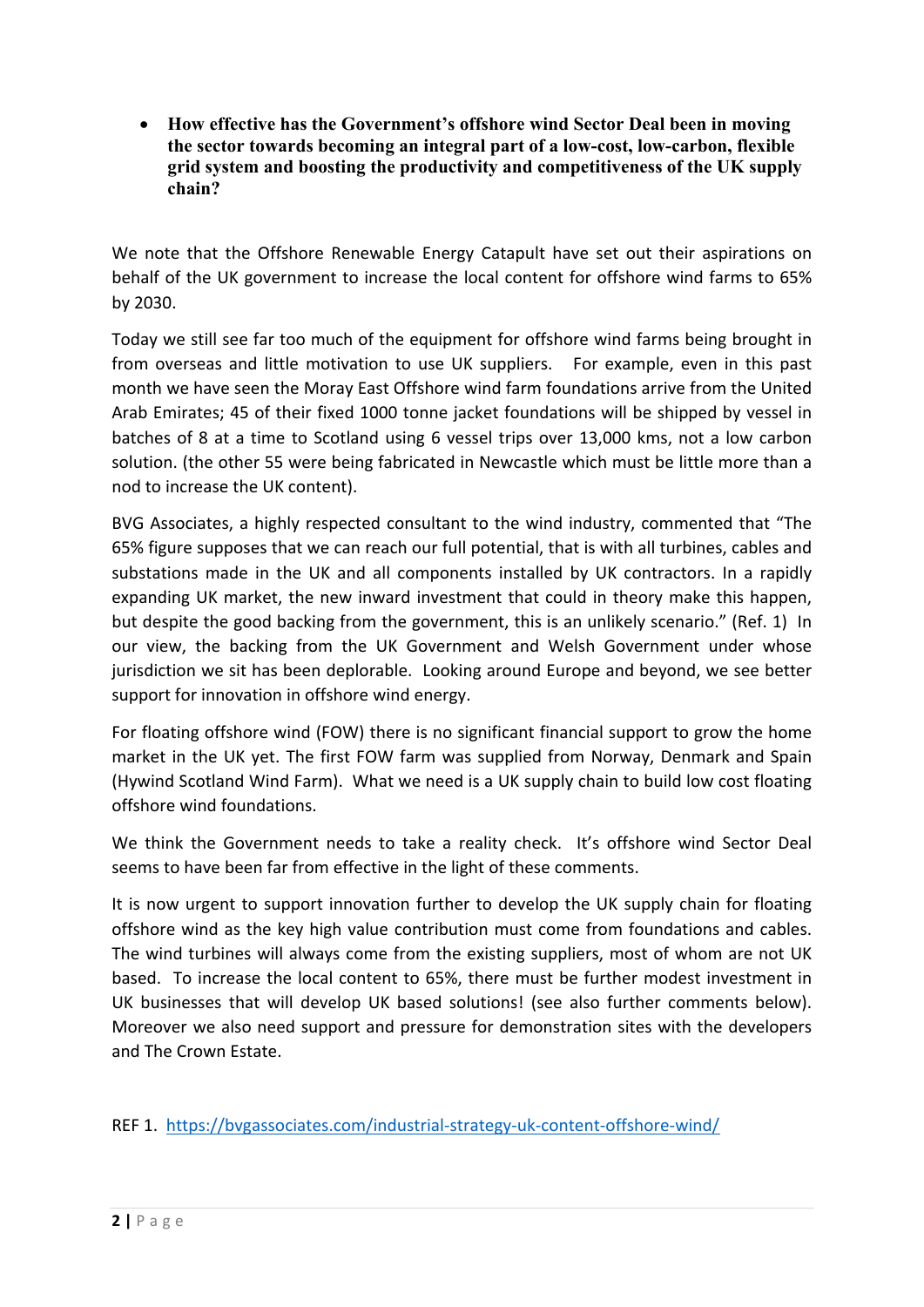**What level of output can the sector deliver in the UK, and what Government support would be needed to achieve this?**

As a developer of floating offshore platforms, we strongly believe UK built and supplied floating foundations will support more than 400 jobs over the next 10 years. These will support the supply up to 200 foundations annually and attract **£10 Billion of business** in the UK by the offshore wind farm developers. The early move in the UK would attract export business.

The investment required would be around £10 Million (0.1% of the value) to support a competition for 3 potential designs around the concept designs: Tension Leg Platform, Spar-Submersible and Spar-Buoy as illustrated in the image below, though it is hard to see how the latter could be built in the UK. A key requirement must be that these structures must be low cost and able to be built and assembled in UK ports. A further £20 to £40 Million may be necessary to take the best design(s) to full scale demonstration with a supporting wind farm developer. Still a modest investment for the £10 billion prize for UK plc. Let's stop flirting with the overseas competition and use UK businesses to build UK business, employing UK citizens (who also pay UK tax!) for floating offshore wind!



**Figure 1: Offshore wind floating foundation concepts** 

Illustration by Joshua Bauer, National Renewable Energy Laboratory (US Department of Energy)